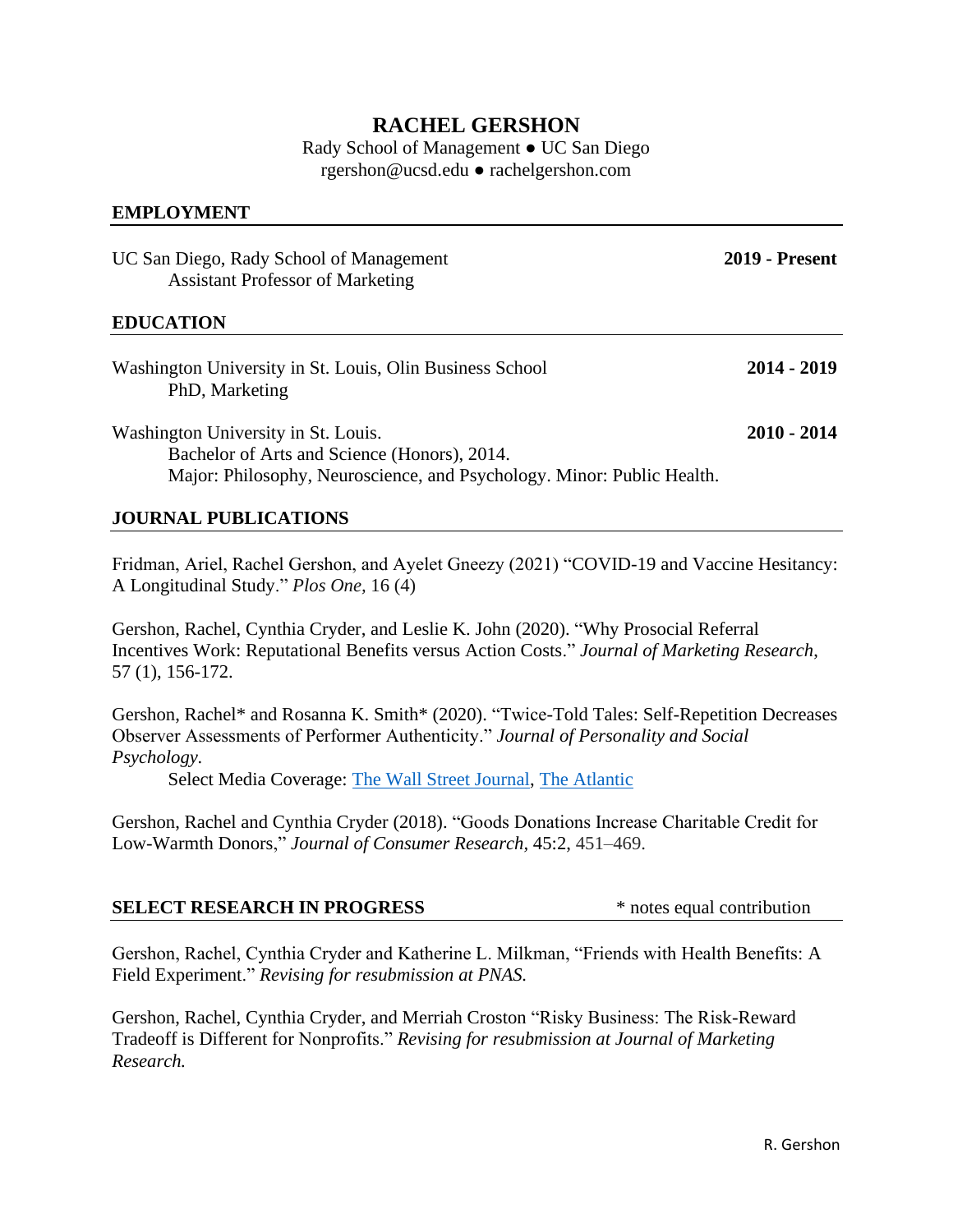Fridman, Ariel, Rachel Gershon, and Ayelet Gneezy "Increased Generosity under COVID-19 Threat." *Under Review.*

Gershon, Rachel, Alicea Lieberman, and Sydney Scott, "Consumers Believe Illegal Products are More Effective Than Legal Products." *Under Review.*

Gershon, Rachel,\* Ariel Fridman,\* and Charles Dorison "The Cost of Opposition: Preferring to Punish our own rather than Help our Opponent."

Park, Alexander, Cynthia Cryder, and Gershon, Rachel, "Fighting Fiscal Awkwardness: The (Dis)Advantages of Digital Payment Methods on Peer-Debt Dynamics."

Gershon, Rachel\* and Zhenling Jiang,\* "Referrals are Contagious: Downstream Benefits of Referral Reward Programs."

Park, Alexander B., Rachel Gershon, Marissa A. Sharif, "The Struggle is Real: Motivating Goal Pursuit by Normalizing Process Difficulty"

Michelle Kim, Rachel Gershon, and Sydney E. Scott, "Less is More (Natural): The Effect of the Number of Ingredients on Consumer Perceptions and Preferences."

# **CONFERENCE PRESENTATIONS (**\*presenter**)**

Increased Generosity under Covid-19 Threat

• *Society for Judgment and Decision Making,* Online (February, 2022)

The Cost of Opposition: Preferring to Punish our Own Rather than Help our Opponent

- *Society for Consumer Psychology,* Online (2021)
- *Society for Judgment and Decision Making, Poster, Online (2020)*
- *Association for Consumer Research,* Online (2020)

The Struggle is Real: Motivating Goal Pursuit by Normalizing Process Difficulty

- *Association for Consumer Research,* Online (2021)
- *Society for Judgment and Decision Making,* Poster, Online (February, 2022)

Fighting Fiscal Awkwardness: The (Dis)Advantages of Digital Payment Methods on Peer-Debt Dynamics

- *Society for Consumer Psychology,* Online (2021)
- *Society for Judgment and Decision Making,* Poster, Online (2020)
- *Association for Consumer Research,* Online (2020)

Friends with Health Benefits: A Field Experiment

• *\*Society for Judgment and Decision Making*, Online (2020)

The Illegal  $=$  Effective Heuristic

• *\*Association for Consumer Research,* Online (2020)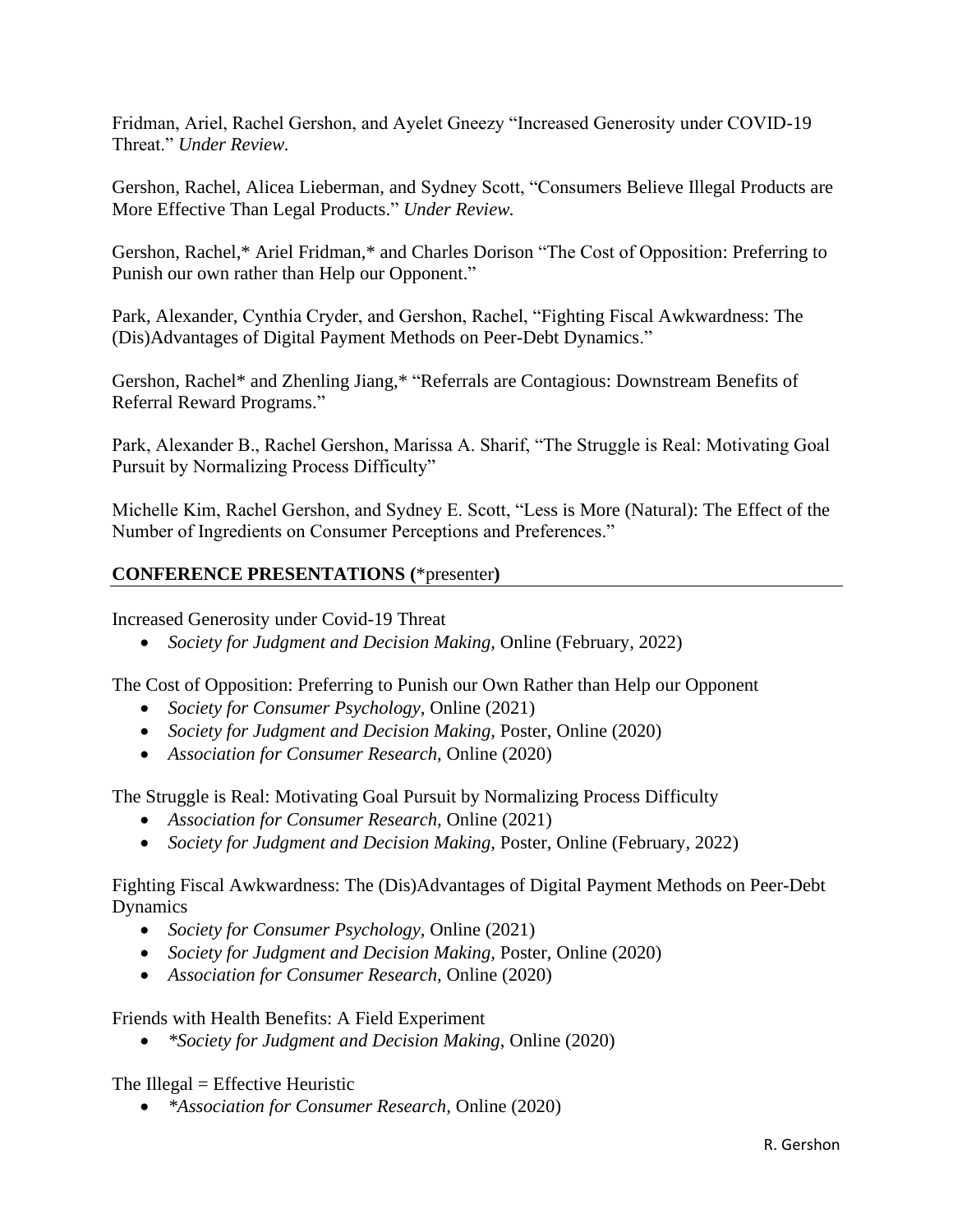• *\*Society for Judgment and Decision Making,* Online (February, 2022)

Risky Business: The Risk-Reward Trade-off is Different for Nonprofit and For-Profit Firms

- *\*Association for Consumer Research,* Atlanta, GA (2019)
- *\*Behavioral Insights for Social Good,* Vancouver, Canada (2019)
- *Society for Consumer Psychology,* Savannah, GA (2019)
- *\*Society for Consumer Psychology,* Poster, Dallas TX (2019)

Why Prosocial Referral Incentives Work: Reputational Benefits versus Action Costs

- *Behavioral Insights for Social Good,* Vancouver, Canada (2019)
- *\*Society for Consumer Psychology,* Savannah, GA (2019)
- *\*Behavioral Decision Research in Management,* Boston, MA (2018)
- *\*Association for Consumer Research,* San Diego, CA (2017)
- *\*Society for Consumer Psychology,* San Francisco, CA (2017)

Twice-Told Tales: Self-Repetition Decreases Observer Assessments of Performer Authenticity

- *\*Society for Consumer, Psychology,* Savannah, GA (2019)
- *Authenticity Workshop*, Chicago, IL (2018)
- *Society for Judgment and Decision Making*, Poster, Vancouver, BC (2018)

Getting Credit for Corporate Donations: When Money Doesn't Talk

- *\*Society for Judgment and Decision Making,* Boston, MA (2016)
- \**Association for Consumer Research*, Berlin, Germany (2016)
- \**Association for Psychological Science*, Chicago IL (2016)
- \**Society for Consumer Psychology*, St. Pete Beach, FL (2016)
- \**Association for Consumer Research*, Poster New Orleans, LA (2015)

## **RESEARCH INTERESTS**

Consumer Judgments and Choice Impression Management **Incentives** Prosocial Behavior Word of Mouth Social Consumption Corporate Social Responsibility

## **HONORS AND AWARDS**

UCSD Global Health Institute Grant "Attitudes towards vaccinations during Coronavirus crisis – Longitudinal Study" \$6,650 (Co PIs Ayelet Gneezy and Ariel Fridman), 2020

MSI Grant # 4000981 "Friends with (Health) Benefits: Bundling Incentives and Social Engagement to increase Gym Usage" \$5,000 (Co PIs Cynthia Cryder and Katherine Milkman), 2020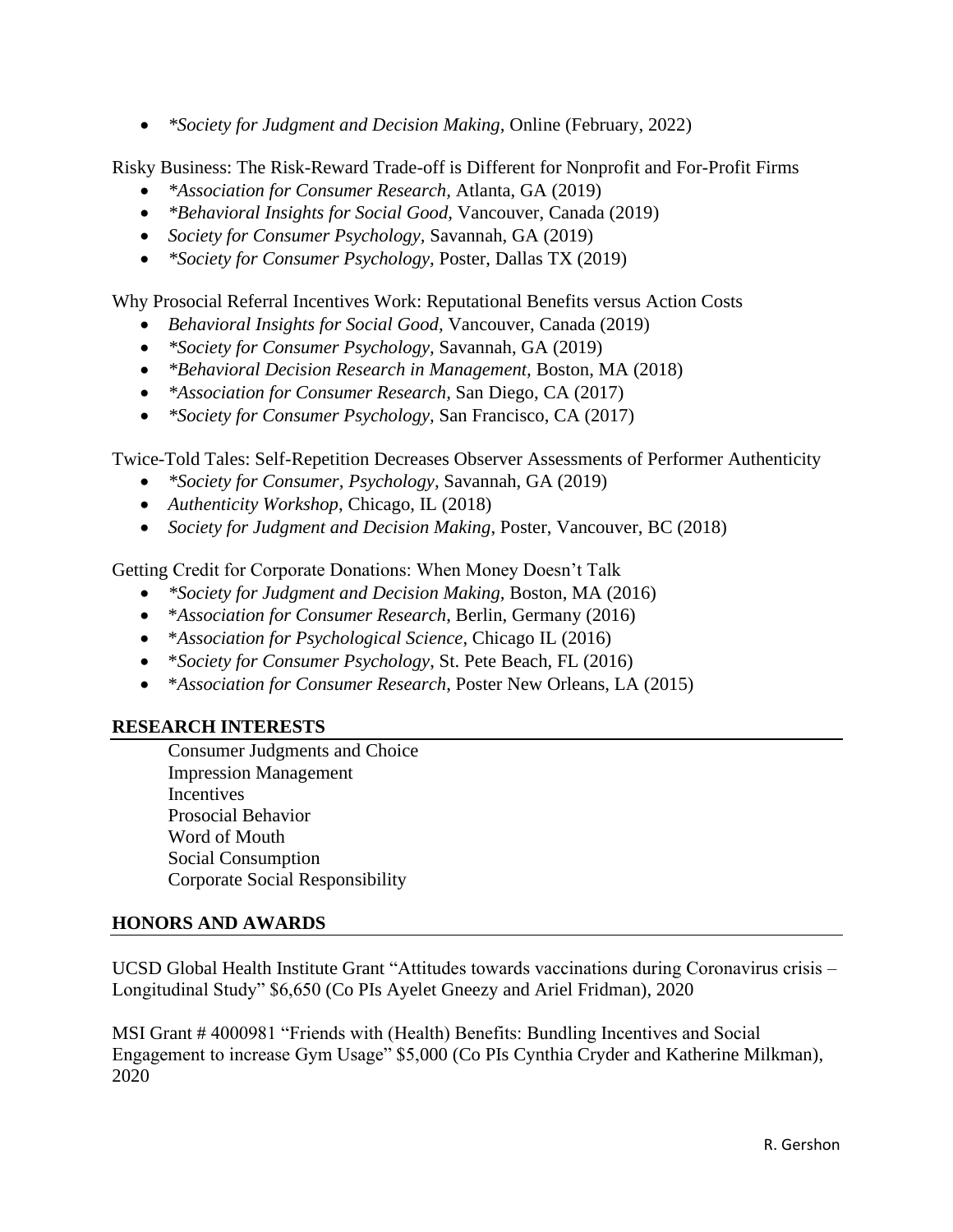Stanford Innovator Grant: Pilot Studies, "Searching for Help: Using Google Ads for Suicide Prevention," \$25,000 (Co PIs Michael Ostacher and Anish Mitra), 2019

Society for Marketing Advances (SMA) Winner of the Doctoral Dissertation Competition, 2018

Winner, Moog Scholar Award, Olin Business School, 2015

## **PROFESSIONAL AND SERVICE ACTIVITIES**

Ad Hoc Journal Reviewer

Journal of Marketing Research Management Science Journal of Consumer Research Marketing Science Journal of Experimental Psychology: General Organizational Behavior and Human Decision Processes Journal of Consumer Psychology MIS Quarterly Journal of Public Health PLOS One Trends in Cognitive Sciences Journal of the Association for Consumer Research

Conference Reviewer

Society for Consumer Psychology, 2015 – Present Association for Consumer Research Conference, 2016 – Present AMA Winter Academic Conference, 2018 – Present

Olin Business School Graduate Council Representative \*Nominated to represent the business school in Washington University's Graduate Council.

#### **TEACHING EXPERIENCE**

#### **Teaching**

Consumer Behavior (Undergrad – Winter, Spring 2020, Winter 2021)

#### **Teaching Assistant**

Introduction to Marketing (Undergrad – Fall 2015, 2016, 2017) Consumer Behavior (MBA, Undergrad – Fall 2015, 2016, 2019)

#### **INVITED TALKS**

| <b>Rutgers University</b>         | 2022 |
|-----------------------------------|------|
| University of Delaware            | 2021 |
| University of California Berkeley | 2019 |